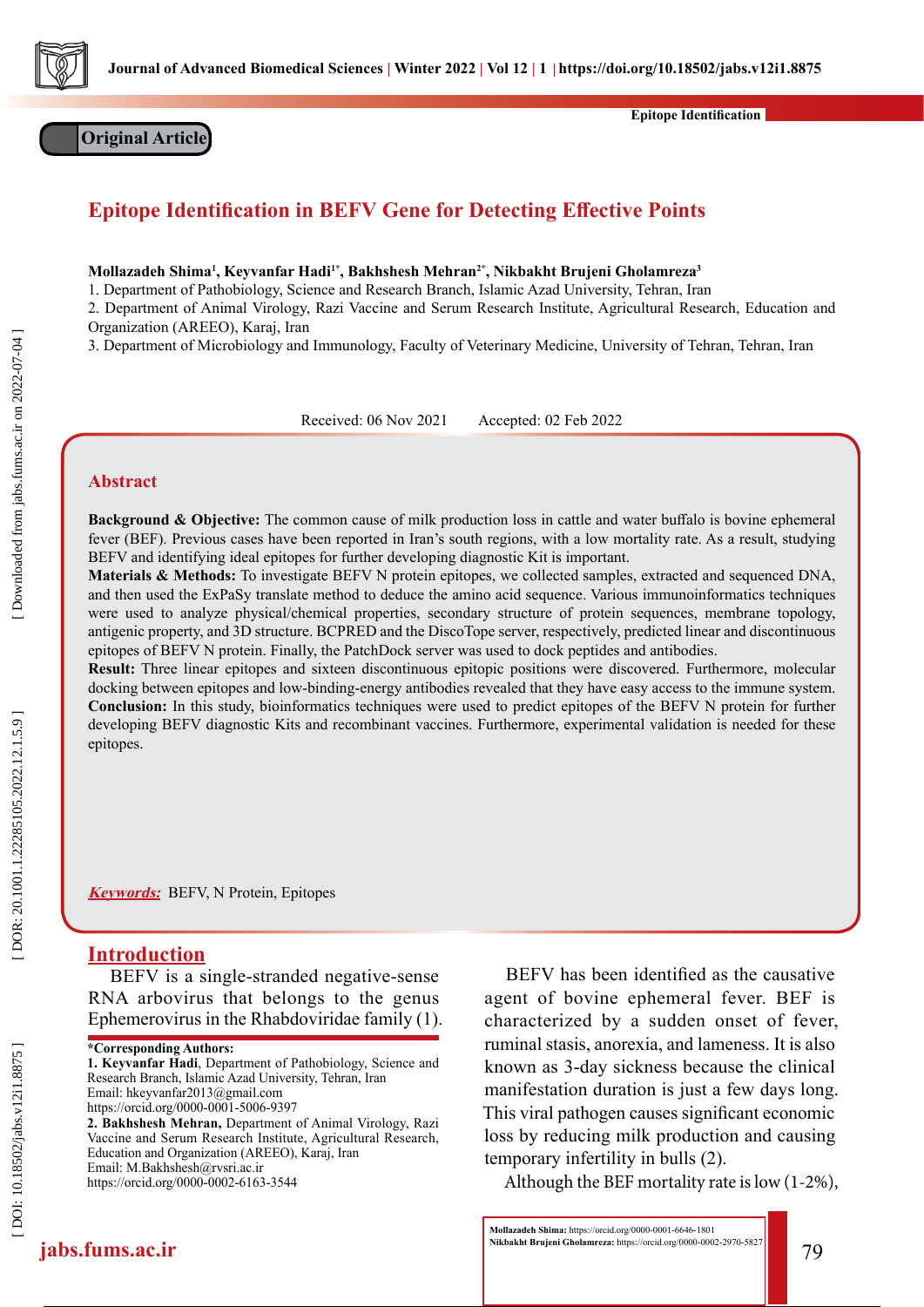

**Mollazadeh S, et al.**

it can reach as high as 80% in extreme outbreaks (3). BEF outbreaks have been recorded in several Asian and Middle Eastern regions in recent years. In 2012, researchers investigated the epidemiology of BEFV in 600 cattle and water buffalo. They came to the conclusion that the average prevalence is 25% (3). As a result, vaccination against BEF is critical in order to significantly minimize the economic losses incurred by BEF.

Eleven functional open reading frames (ORFs) including five structural proteins contained as  $3-N-P-M-G-L-5$ , as well as six accessory proteins: GNS,  $\alpha$ 1,  $\alpha$ 2,  $\alpha$ 3, β, γ have been identified in BEFV genome (4). The N gene encodes a 431-amino-acid polypeptide that spans 1328 nucleotides from the transcription initiation consensus sequence (AACAGG) to the conserved transcription termination-poly (A) sequence CATG (A). BEFV N protein as a 52 kDa protein plays a critical role in genome encapsidation. Resulting encapsidated genomic RNA serves as a template for viral replication and transcription. Furthermore, it was discovered that during BEFV genome replication, the N protein enhances BEFV genome resistance to nuclease degradation by binding to nascent negative-sense genome and positive-sense anti-genome RNA (5). contained as 3-N-P-M-G-L-5, as well as six<br>accessory proteins: GNS,  $\alpha$ 1,  $\alpha$ 2,  $\alpha$ 3,  $\beta$ ,  $\gamma$  have<br>been identified in BEFV genome (4). The N<br>gene encodes a 431-amino-acid polypeptide that<br>spans 1328 nucletoides from

Only recently, the awareness of BEFV prophylaxis gained attention. However, a few BEFV vaccines are now available commercially. In this regard, a recombinant rabies virus (RABV) expressing BEFV glycoprotein (LBNSE-BG) has been generated by W Zheng (6). Moreover, BEFV N protein has immunogenic properties in mice and cattle. In addition, its role in T cell proliferative response induction in cattle has also

MAbs have been mapped to non-conformational sites in the C-terminal half of the protein (7).

Epitopes are defined as regions or segments of an antigen that are recognized by a specific antibody or cellular immunological system. Epitopes can be grouped as follows: continuous and discontinuous. A continuous/linear epitope is a segment of consecutive residues in the primary sequence, while a discontinuous/ conformational epitope is a bunch (group) of residues of an antigen that are far apart from each other in the primary sequence but are brought to spatial proximity as a result of polypeptide folding. Conformational epitopes have been found to be the most common B-cell epitope (8). Linear peptide, obtained from the sequence of a given antigen, are able to evoke antibodies that target the peptide as well as the native antigen. (9). The discovery of epitopes on the N protein of BEFV has never been recorded before.

In this study we aim to identify epitopes via immunoinformatics tools. This is the first report of epitope in the N protein of BEFV. However, in vitro and in vivo experimental studies are required for suggested epitopes verification.

## **Materials & Methods**

## **Sequence and secondary structure analysis**

 ExPaSy translate tool (http://expasy.org/ tools/dna.html) has been employed to deduce amino acid sequences from DNA sequences of the PCR product (Figure 1) (10). Antigenic characterization of the BEFV N protein was done using VaxiJen v2. 0 online (http://www. ddgpharmfac.net/vaxijen/VaxiJen/VaxiJen.html) as an antigen prediction server (11). It generates the antigenicity of the proteins without involving any alignment and focuses on the physiochemical properties of the selected candidate (12).

```
Fasta format
 VIRT-45123:5'3' Frame 1, start pos=0
MYCTLNKKEIKAVKPTDAIPPQYPKEFFINGNGKKPTLRVPQGKLDLPTV
RELVFGGLERGELVLSHVIRYLYLVGERITEKLEGDWISFGVNIGRRNQE
INVWNFYEVIIEDDQTIDGRRANNVDENDDVWLTLALLAYYRLGRSANQN
HRNNLLIKLNAQIKGYRKDAPNIIDDVAVHGSWVTNSEFCKIAAGFDMFM
NRFKNNKYAHVRFGTVASRYKDAAGLMALGHACDVTGLTIEEILDWIFVS
NVGEDVVKIMEEGNEIDEPYSYMPYMMDMGISNKSPYSSISCPNIYTFLH
LVGTLLTSERSKHARMVSEHNLQNIKMNAFVVSYVKSNKAALTKAFLKSE
DRDYEKRQEEGSDDDEDEDESENDDDFGAMPKSSDPMEWFIFLESNHFIL
PEKVTEFCIRECKKIQNARPNTIGKYLASIV-
```
**Figure 1.** The amino acid sequence of N gene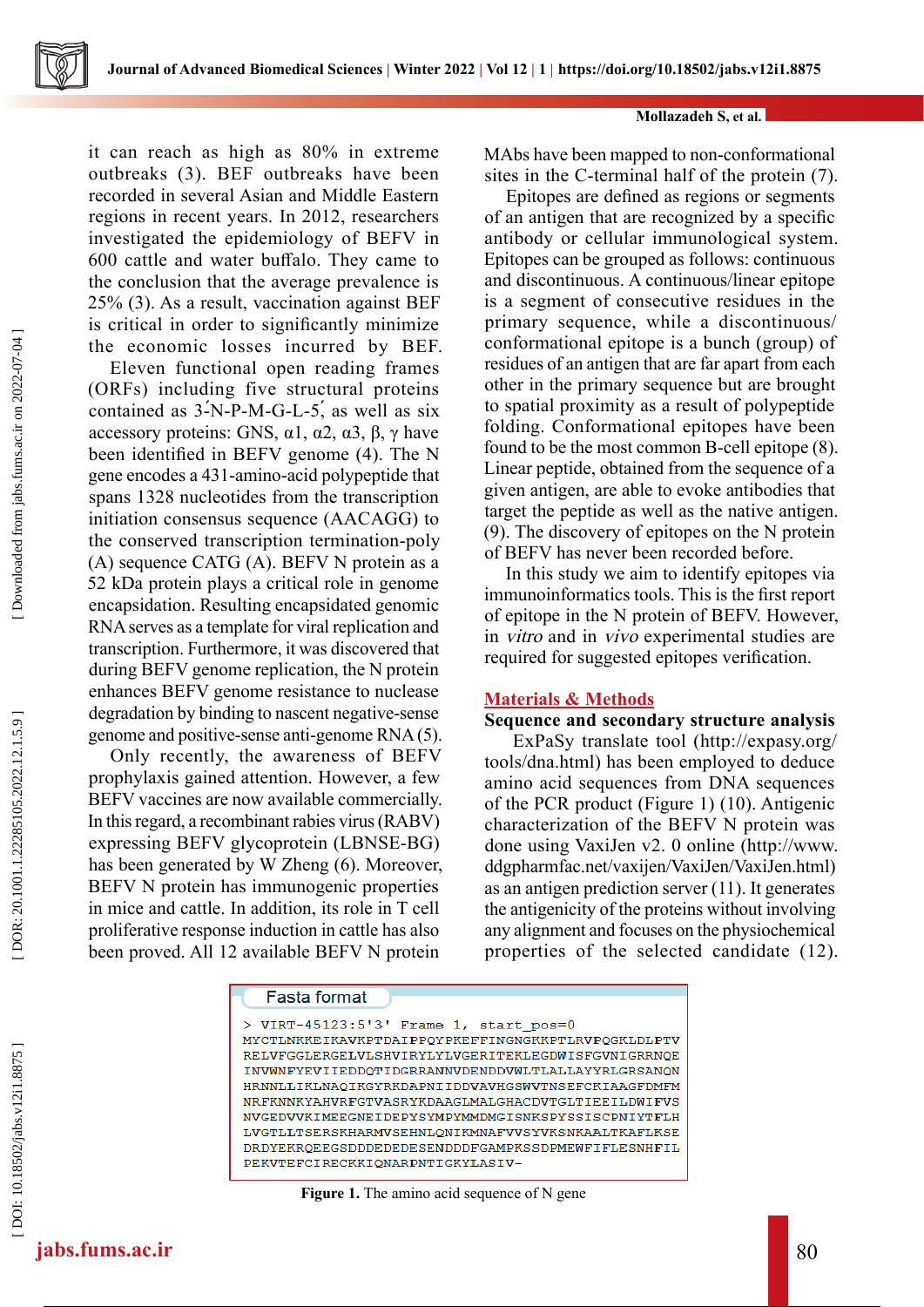Physicochemical analysis including molecular weight, negatively charged residues, positively charged residues, theoretical pI, aliphatic index, grand average of hydropathicity (GRAVY), and instability index of BEFV N protein were predicted by ProtParam (https://web.expasy.org/ protparam/ $)(13, 14)$ .

Secondary structure was generated through PDBsum web server (http://www.ebi.ac.uk) as well as SOPMA (https://npsa-prabi.ibcp.fr/ cgi-bin/npsa\_automat.pl?page=/NPSA/npsa\_ sopma.html)(15,16).Additionally, ANOLEA (http://melolab.org/anolea/) and PROCHEK (https://www.ebi.ac.uk/thornton-srv/software/ PROCHECK/) were employed for calculating energy at the atomic level in protein structure and Ramachandran plot generation, respectively (17,18). In addition the DiANNA web server (http://clavius.bc.edu/~clotelab/DiANNA/) has been used to predict Disulfide bonds position (19). Furthermore, we use TMHMM (http:// www.cbs.dtu.dk/services/TMHMM/) as well as MEMEMBED (http://bioinf.cs.ucl.ac.uk/ psipred) with transmembrane topology prediction capability to determine the transmembrane topology of the BEFV N protein (20).

## **3D structure prediction**

 Raptor X as an online integrated web server (http://raptorx.uchicago.edu/) was applied for homology modeling of the BEFV N protein in order to predict the conformational of B-cell epitopes in 3D structures (21). Raptor X performed tertiary structure modeling without using any template information and using a powerful in-house deep learning model DeepCNF (Deep Convolutional Neural Fields) Furthermore, MolProbity was used to determine the Z-score as an indicator of overall model quality (22).

Visualization of the generated model was performed using pymol. In addition, 3-dimensional structures of selected continuous B-cell epitopes that are essential for Epitope-antibody docking were generated through PEP-FOLD3 online software (https://mobyle.rpbs.univ-paris-diderot.

#### **Epitope Identification**

fr/cgi-bin/portal.py#forms::PEP-FOLD3)(23).

## **Epitope prediction**

 In order to ascertain the BEFV N protein B cell linear epitope, BCPRED server (http://ailabprojects1.ist.psu.edu:8080/bcpred/) with 75% specificity and IEDB web server (http://www. iedb.org/) were used (24, 25). Vaxijen online server, ToxinPred (https://webs.iiitd.edu.in/ raghava/toxinpred/index.html), and Allergen FP 1.0 (http://ddg-pharmfac.net/AllergenFP/) have been employed to check Antigenicity, toxicity, and allergenicity of selected epitopes, respectively (26, 27). Furthermore, DiscoTope server (http:// www.cbs.dtu.dk/services/DiscoTope/) with discotope score threshold of −3.7 has been applied to predict epitopes from the BEFV N protein three-dimensional structures (28).

## **Epitope-antibody docking analysis**

PatchDock server (https://bioinfo3d.cs.tau. ac.il/PatchDock/php.php) has been implemented in present study (29). Furthermore, 6E8E has been utilized as a target receptor for selected epitopes.

## **Result**

The ProtParam results showed that the complete amino acid sequence of the BEFV N protein comprises 431 amino acids and has a molecular weight of 49.311 kDa. The number of negatively charged residues (Asp+Glu) and positively charged residues  $(Arg + Lys)$  were 65 and 52, respectively. The formula of the protein that denotes Carbon (C), Hydrogen (H), Nitrogen (N), Oxygen (O), and Sulphur (S) is  $C_{2195}H_{3412}N_{592}O_{663}S_{19}$ . There are total numbers of 19710 atoms in the protein while the extinction coefficient of the protein is 148960. The theoretical PI and aliphatic index of the BEFV N protein were 5.32 and 83.23, respectively. The GRAVY and instability index were -0.436 and 44.9, respectively. The estimated half-life of this protein is 30 hrs in mammalian raticulocytes,  $>20$  hrs in yeast and  $>$ 10 hrs in Escherichia coli. The BEFV N protein physico-chemical properties are given in Table 1.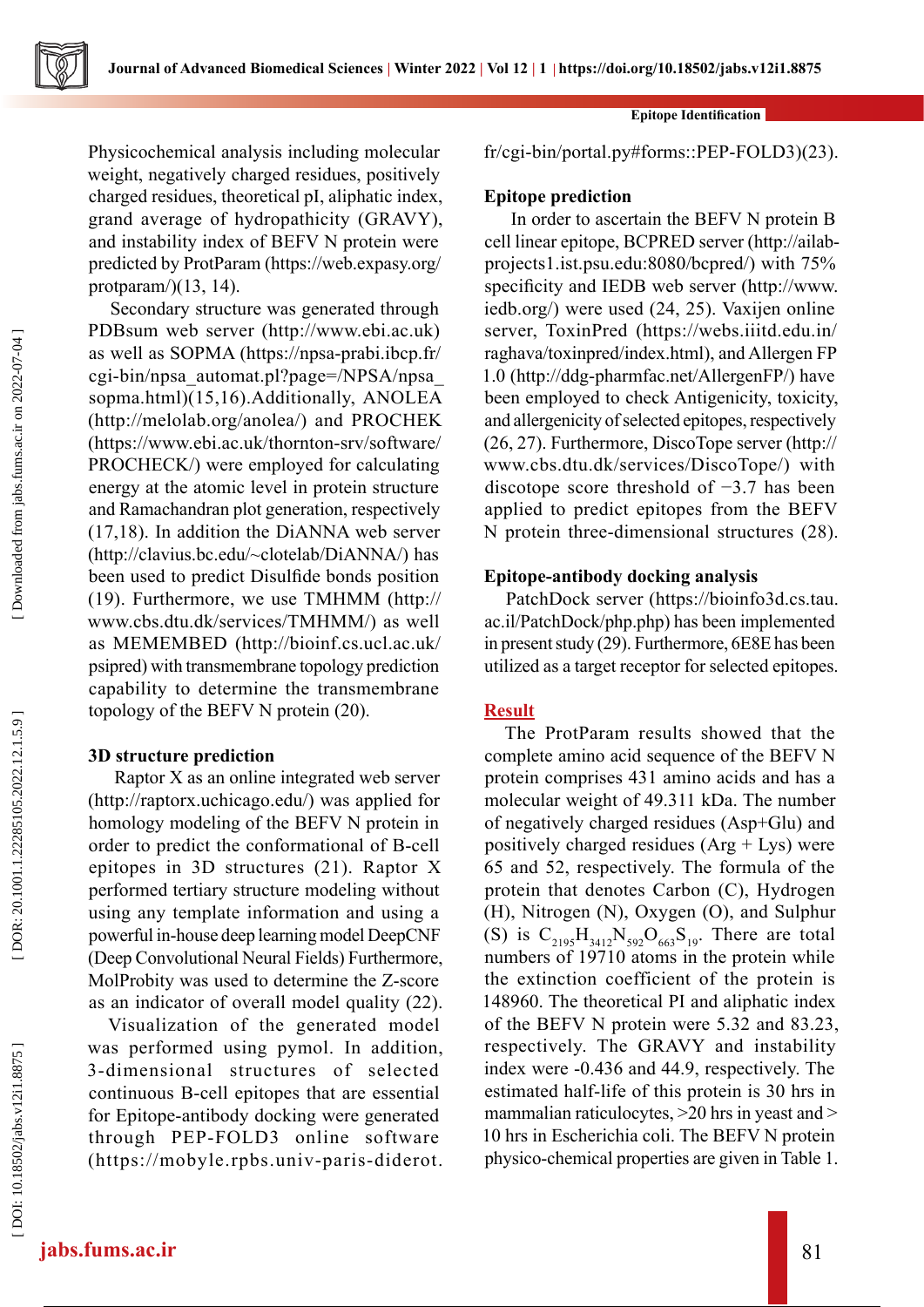## **Mollazadeh S, et al.**

Percentages of the secondary structures by "SOPMA" as well as (and) PSIPRED are given in Table 2. The results revealed that the proportion of random coils, β strand, and α helices accounted for 45, 6, and 49% of the secondary structure, respectively (Figure 2). In addition, three disulfide positions including 3 – 233, 190 – 292, and 408 – 412 have been predicted via "DiANNA" web server (30). The BEFV N protein antigenic property with a score of 0.5229 was identified by the VaxiJen 2.0 server.



**Figure 2.** Secondary structure of the BEFV N protein, Helices are labeled as H1, H2; Beta turn as β; Gamma turn as χ and Beta hairpin

The results of TMHMM and MEMEMBED revealed that BEFV N protein is located (found) in the extracellular space. According to the ANOLEA analysis, 11.37 amino acids have a high energy level.

We also generated a 3D structure of the BEFV N protein using the RaptorX online server. The Ramachandran plot of tertiary structure showed that 87.68 percent of BEFV N protein amino acid residues were in the most preferred regions, 11.6 percent in the additional permitted region, 0.3 percent in the generously allowed regions, and 0.5 percent in the disallowed region.

Furthermore, in order to evaluate the quality of the model, MolProbity was used to compute Z - Score. Z - Score of predicted structure was −0.25 that represents a higher quality of the model. The results of the predicted 3D structure of BEFV N protein are shown. A total of 16 discontinuous B-cell epitopes were predicted using a DiscoTope server.

The longest epitope is 22 amino acids long and starts and ends at 350 and 371 amino acids, respectively (Table 3).

Moreover, BCPRED server results revealed a start position of 12 meric B-cell epitopes of 12, 94, 117, 146, 203, 231, 279, 354, 408, 258, 166, 44, 182, 382, and 369 for BEFV N protein (Table 4). However, toxicity, and allergenicity analysis of predicted epitopes confirmed that the eleven epitopes are of non-allergen, and non-toxic. The 12mer epitopes availing antigenic scores beyond the threshold value 1.0 secures antigenic characteristics. In that consequence (as a result) 8 out of 11 12meric epitopes were excluded. Three 12mers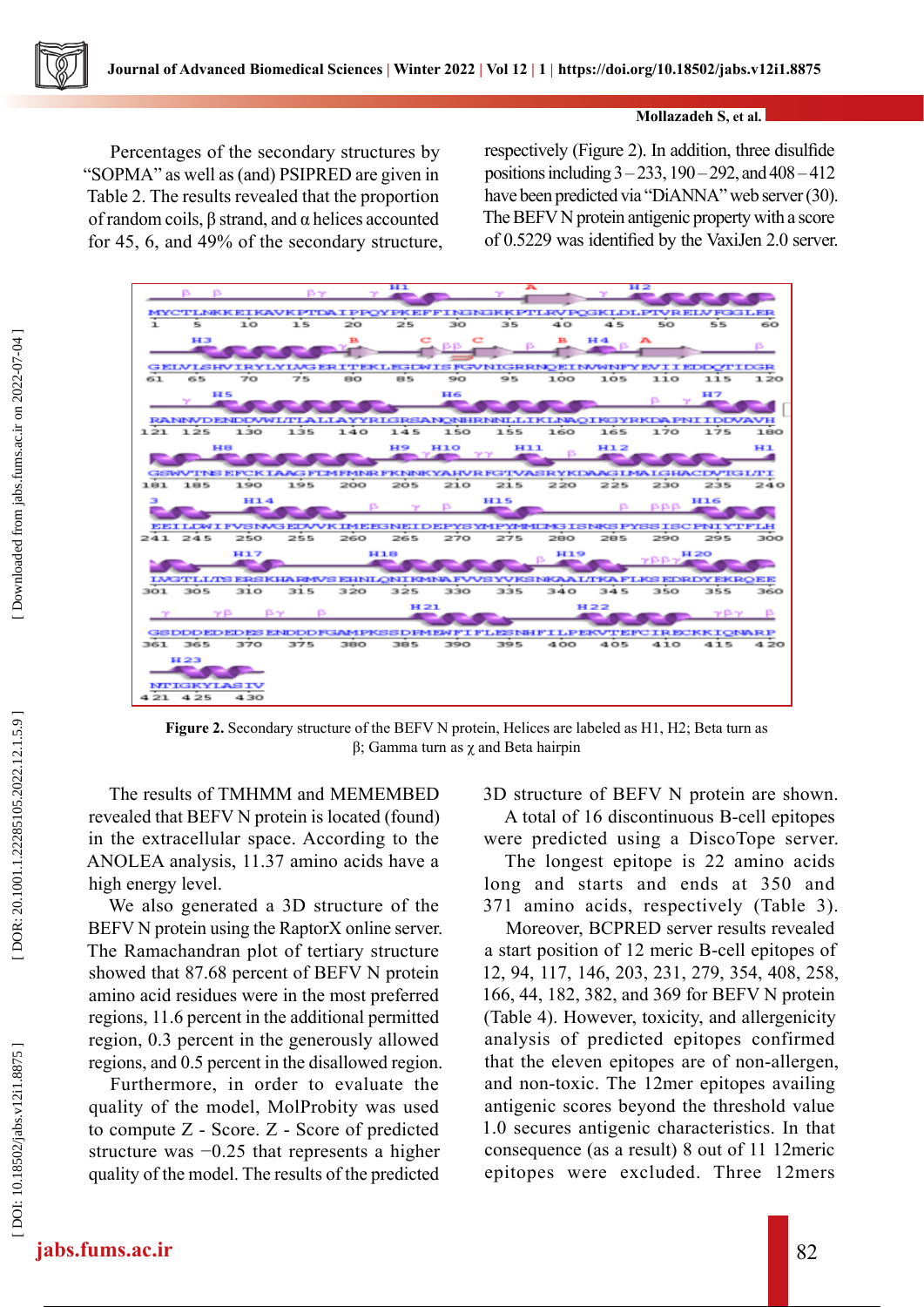

#### **Epitope Identification**

AVKPTDAIPPQY, FKNNKYAHVRFG, and MGISNKSPYSSI having antigenic scores of 1.1489, 1.3076 and 1.0888 respectively proved to secure antigenic propensity. The selected epitopes AVKPTDAIPPQY, FKNNKYAHVRFG and MGISNKSPYSSI are submitted to PEP-FOLD3 online software. Pymol has been implemented to visualize the selected PDB files of the targeted

epitopes. Linear and discontinuous B-cell epitopes are shown in 3D structure using the pymol. PDB files of AVKPTDAIPPQY, FKNNKYAHVRFG, and MGISNKSPYSSI epitopes as well as 6E8E are submitted to PatchDock server. Epitopes along with their score, area of interface and ACE value are listed in Table 5. Additionally, Pymol has been applied to visualize PDB files of docking complex.

|                          | Tuble 1, 1 h joied enemied properties of the selected sequences |               |             |                                                      |                           |              |                             |                           |
|--------------------------|-----------------------------------------------------------------|---------------|-------------|------------------------------------------------------|---------------------------|--------------|-----------------------------|---------------------------|
| <b>Sequence</b>          | Length                                                          | weight        | coefficient | <b>Molecular Extinction Theoretical</b><br><b>PI</b> | <b>Aliphatic</b><br>index | <b>GRAVY</b> | <b>Instability</b><br>index | Instability<br>classifies |
| <b>BEFV N</b><br>Protein | 431                                                             | 49.311<br>kDa | 148960      | 5.32                                                 | 83.23                     | $-0.436$     | 44.9                        | unstable                  |

# Table 1. Physico-chemical properties of the selected sequences

#### **Table 2.** Percentages of the secondary structure for BEFV N protein

| <b>Sequence</b>       | <b>Alpha helix</b> | <b>Beta strand</b> | Coil |
|-----------------------|--------------------|--------------------|------|
| <b>BEFV N</b> protein | 49%                | 6%                 | 45%  |

## **Table 3.** Discontinuous epitopes predicted from the 3D structure of the BEFV N protein using DiscoTop

| <b>Region</b>  | <b>Epitope</b>   | <b>Position</b> |
|----------------|------------------|-----------------|
| $\mathbf{1}$   | <b>KPTDAIPPQ</b> | $14-22$         |
| $\sqrt{2}$     | <b>NGN</b>       | 30-32           |
| $\mathfrak{Z}$ | K                | 82              |
| $\overline{4}$ | ${\bf E}$        | 84              |
| 5              | <b>RNQE</b>      | 97-100          |
| $\sqrt{6}$     | <b>ANQNH</b>     | 147-151         |
| 7              | $\mathbf G$      | 165             |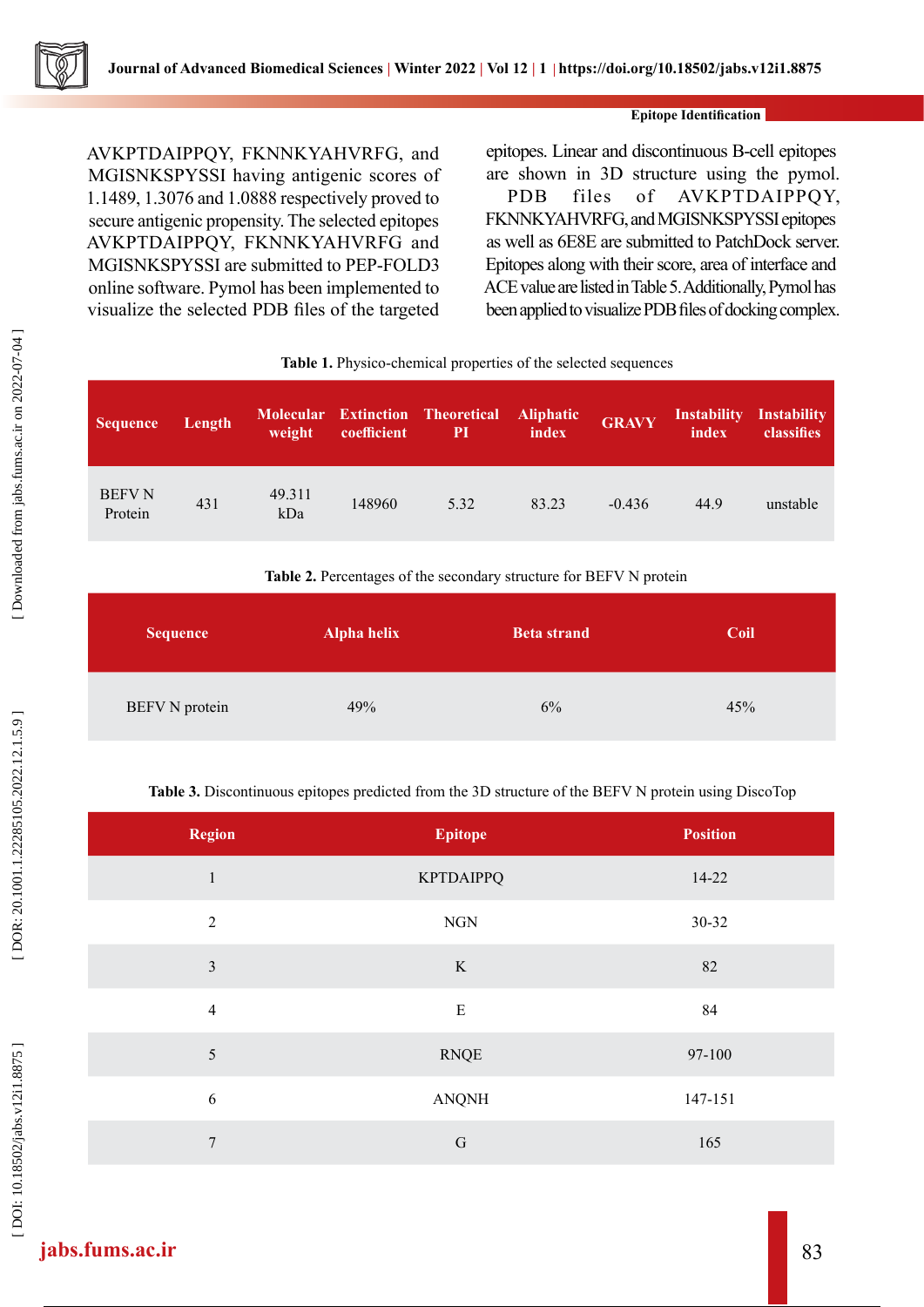|                  |                               | Mollazadeh S, et al. |
|------------------|-------------------------------|----------------------|
| $\,8\,$          | <b>RKDA</b>                   | 167-170              |
| $\boldsymbol{9}$ | KN                            | 204-205              |
| $10\,$           | $\rm K$                       | 207                  |
| $11\,$           | ${\bf E}$                     | 268                  |
| 12               | <b>ISN</b>                    | 281-283              |
| 13               | $\mathbf S$                   | 318                  |
| 14               | $\, {\rm H}$                  | 320                  |
| 15               | <b>EDRDYEKRQEEGSDDDEDEDES</b> | 350-371              |
| 16               | <b>DDDF</b>                   | 374-377              |

#### **Table 4.** Continuous predicted epitope from BCPRED server

| <b>Start</b><br>position | <b>End position</b> | <b>Epitope</b>      | Score | <b>Antigenicity</b><br>score | <b>Allergenicity</b> | <b>Toxicity</b> |
|--------------------------|---------------------|---------------------|-------|------------------------------|----------------------|-----------------|
| 117                      | 128                 | <b>IDGRRANNVDEN</b> | 0.997 | 1.0508                       | allergen             | Non-toxic       |
| 369                      | 380                 | <b>DESENDDDFGAM</b> | 0.981 | 0.9106                       | Non-allergen         | Non-toxic       |
| 408                      | 419                 | <b>CIRECKKIQNAR</b> | 0.979 | 0.6013                       | allergen             | toxin           |
| 354                      | 365                 | YEKRQEEGSDDD        | 0.928 | 0.8565                       | allergen             | Non-toxic       |
| 258                      | 269                 | <b>KIMEEGNEIDEP</b> | 0.901 | $-0.0511$                    | Non-allergen         | Non-toxic       |
| 166                      | 177                 | YRKDAPNIIDDV        | 0.868 | 0.2118                       | allergen             | Non-toxic       |
| 44                       | 55                  | <b>KLDLPTVRELVF</b> | 0.765 | 0.2138                       | Non-allergen         | Non-toxic       |
| 146                      | 157                 | <b>SANQNHRNNLLI</b> | 0.755 | 0.7761                       | Non-allergen         | Non-toxic       |
| 231                      | 242                 | <b>HACDVTGLTIEE</b> | 0.738 | 0.8906                       | Non-allergen         | Non-toxic       |
| 12                       | 23                  | AVKPTDAIPPQY        | 0.699 | 1.1489                       | Non-allergen         | Non-toxic       |
| 203                      | 214                 | <b>FKNNKYAHVRFG</b> | 0.698 | 1.3076                       | Non-allergen         | Non-toxic       |
| 94                       | 105                 | <b>IGRRNQEINVWN</b> | 0.533 | 0.8916                       | Non-allergen         | Non-toxic       |
| 182                      | 193                 | <b>SWVTNSEFCKIA</b> | 0.447 | 0.4140                       | Non-allergen         | Non-toxic       |
| 382                      | 393                 | <b>KSSDPMEWFIFL</b> | 0.446 | 0.5195                       | Non-allergen         | Non-toxic       |
| 279                      | 290                 | <b>MGISNKSPYSSI</b> | 0.364 | 1.0888                       | Non-allergen         | Non-toxic       |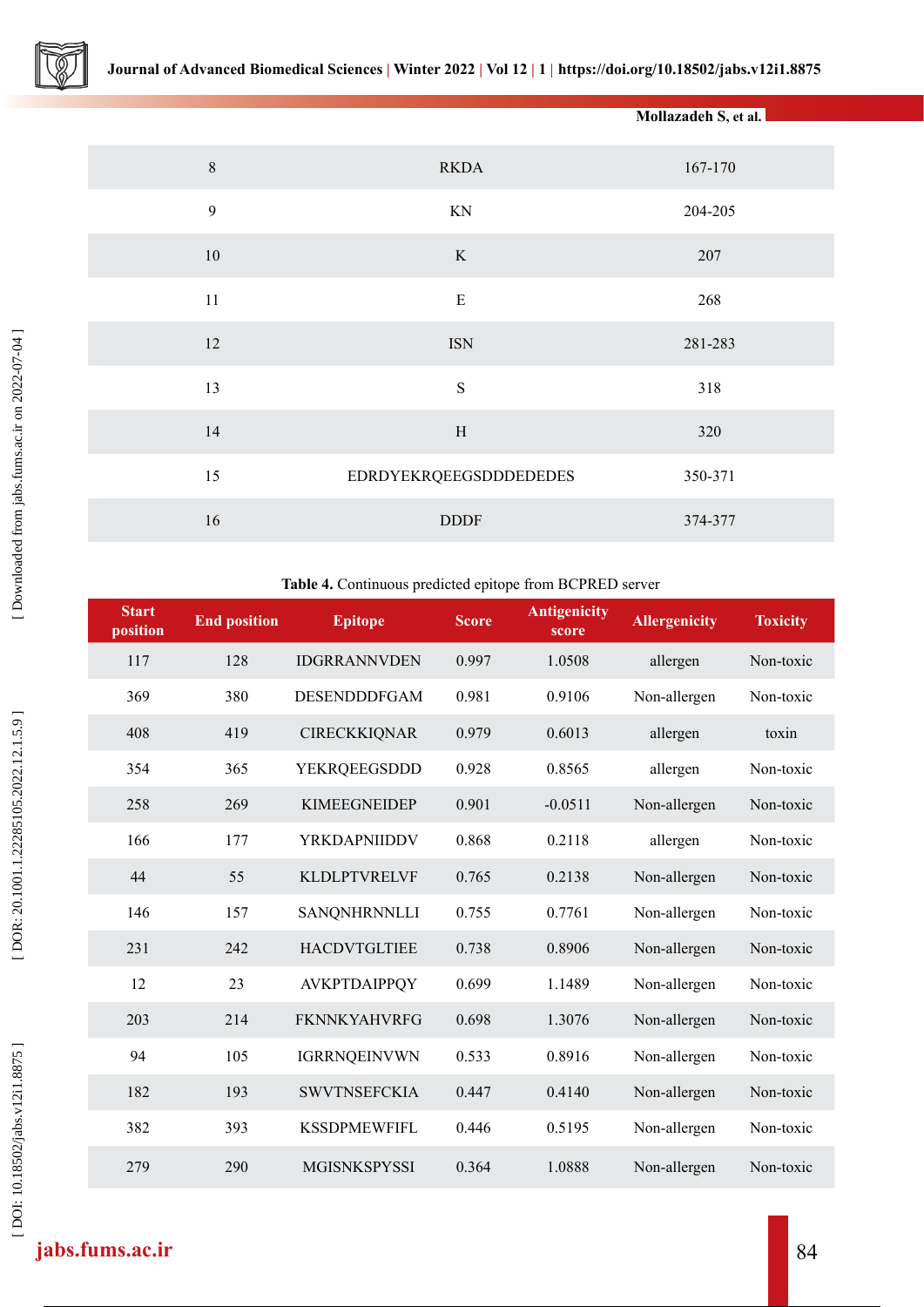**Epitope Identification**

**Table 5.** Representation of geometric shape complimentary score, area of interaction and ACE value of the epitope receptor docking complexes. The significantly low ACE value of docking complexes indicated elevated reactivity between epitope and receptor

| <b>Epitope</b>      | <b>Target receptor</b> | <b>Score</b> | <b>Area</b> | <b>ACE</b> value |
|---------------------|------------------------|--------------|-------------|------------------|
| AVKPTDAIPPQY        | $6E8E^*$               | 8340         | 1125.10     | $-370.21$        |
| <b>FKNNKYAHVRFG</b> | 6E8E                   | 8250         | 1140.30     | $-280.87$        |
| <b>MGISNKSPYSSI</b> | 6E8E                   | 8412         | 1190.20     | $-336.82$        |

\* Bovine Antibody.

## **Discussion**

BEF as a vector-borne viral disease in cattle and water buffalo have been documented across temperate climatic zones of Asia, Africa, and Middle-East. This inflammatory disorder is characterized by unexpected onset of high fever, stiffness, nasal discharge, dyspnea, and significant reduction in milk production. BEFV with singlestranded RNA genome is the causative agent of BEF. This negative-sense strand encodes several non-structural proteins including a nucleoprotein (N), a surface glycoprotein (G), a polymeraseassociated protein (P), a large RNA-dependent RNA polymerase (L), and a matrix protein (M) that play a crucial role in protective neutralizing antibody induction. Therefore, these antigenic proteins are suitable for epitope mapping and induce immunization against BEF (31, 32).

In this experimental study basic sequence properties were firstly analyzed in order to obtain better understanding of BEFV N protein structure and function. We, via bioinformatics analyses, disclosed that BEFV N protein is a hydrophilic (GRAVY) and unstable (instability index) protein, without transmembrane helices, and the protein sequences localized outside the membrane. Moreover, disulfide bonds as an integral factor in determining the functional linkages and stability of proteins were analyzed using "DiANNA" web server. Six cysteine amino acids making three disulfide bonds in BEFV N protein contributed to protein stability. Amino

acid 190, 233, 408, and 412 were located on helix structure, 292 on coil structure, and 7 was on strand structure.

### **Conclusion**

Finally, in the present study, epitopes prediction of the BEFV N protein was conducted through numerous online tools. Only 3 linear B-cell epitopes that fulfil all criteria including non-allergen, antigenic property, and non-toxicity have been found. Additionally, through IEDB web server, it was approved that these regions have the best potential in terms of surface accessibility, hydrophilicity, and flexibility. Moreover, epitope-antibody docking of selected epitopes confirms that the epitopes will induce immune system and specific immunogenicity generation. Furthermore, via 3D structure of the BEFV N protein, sixteen discontinuous epitopic locations have also been identified. We can conclude that these epitopes/antigenic determinants are important in provoking the desired humoral immune response against BEFV N protein. Therefore, these epitopes are highly useful for developing diagnostic kits as well as recombinant vaccines. Further experimental research is required to confirm these epitopes.

#### **Acknowledgments**

The authors appreciate Science and Research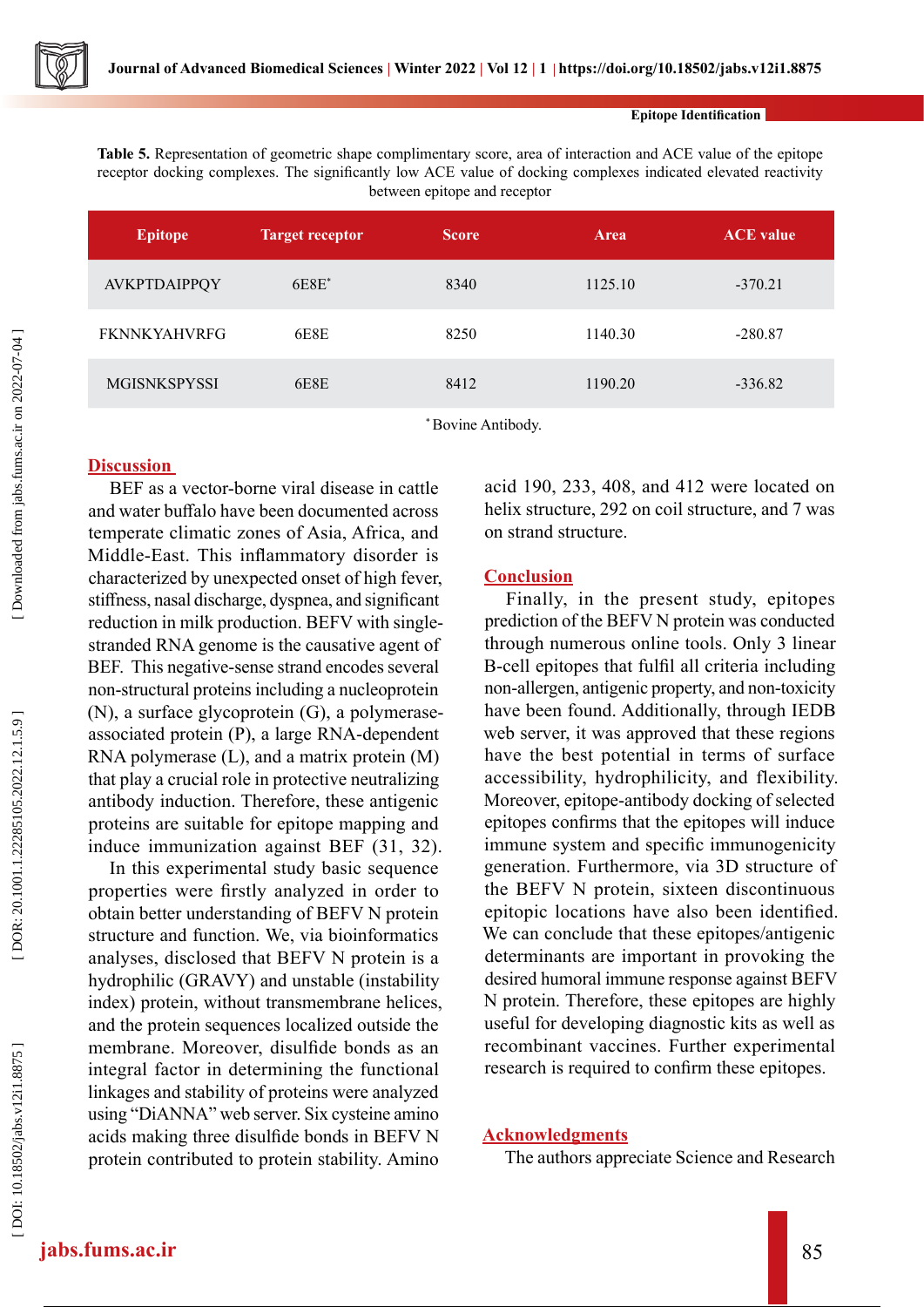

Research Branch, Azad Islamic University and Research Vaccine and Razi Vaccine and Serum Research Institute, Agricultural Research, Education and Organization (AREEO) for their provision of an enabling academic environment for the study for completing this article.

## **Conflict of Interest**

The authors declare no conflict of interest.

#### **References**

1.Trinidad L, Blasdell KR, Joubert DA, Davis SS, Melville L, Kirkland PD, et al. Evolution of bovine ephemeral fever virus in the Australian episystem. Journal of Virology, 2014;88(3):1525-35.

2.George TS, Standfast H. Bovine ephemeral fever. The arboviruses: epidemiology and ecology.1 nd ed. CRC Press, 2019; P: 71-86.

3.Almasi SH, Bakhshesh M.Antigenic variation of bovine ephemeral fever viruses isolated in Iran, 2012-2013. Virus Genes, 2019 ;55(5):654-659.

4.Walker PJ, Klement E. Epidemiology and control of bovine ephemeral fever. Veterinary research, 2015;46(1):1-19.

5.Hou P, Wang H, Zhao G, Hu G, Xia X, He H. MiR-3470b promotes bovine ephemeral fever virus replication via directly targeting mitochondrial antiviral signaling protein (MAVS) in baby hamster Syrian kidney cells. BMC microbiology, 2018;18(1):1-10.

6.Zheng W, Zhao Z, Tian L, Liu L, Xu T, Wang X, et al. Genetically modified rabies virus vector‐based bovine ephemeral fever virus vaccine induces protective immune responses against BEFV and RABV in mice. Transboundary and Emerging Diseases, 2021;68(3):1353-62.

7.Bakhshesh M, Abdollahi D.Bovine Ephemeral Fever in Iran: Diagnosis, Isolation and Molecular Characterization. J Arthropod Borne Dis, 2015; 9(2):195-203.

8.Pomés A. Relevant B cell epitopes in allergic disease. International archives of allergy and immunology, 2010;152(1):1-11.

9.Andersen P, Mkhailov D, Lund O. Prediction and Identification of B Cell Epitopes Using Protein Sequence and Structure Information. Computational Structural Biology: Methods and Applications: World Scientific. 1nd ed. CRC Press, 2008; P: 425-43.

10.Artimo P, Jonnalagedda M, Arnold K, Baratin D, Csardi G, De Castro E, et al. ExPASy: SIB bioinformatics resource portal. Nucleic acids research, 2012;40(W1):W597-W603. 11.Doytchinova IA, Flower DR. VaxiJen: a server for prediction of protective antigens, tumour antigens and subunit vaccines. BMC bioinformatics, 2007;8(1):1-7.

12.Zaharieva N, Dimitrov I, Flower DR, Doytchinova I. VaxiJen dataset of bacterial immunogens: An update. Current computer-aided drug design, 2019;15(5):398-400.

#### **Mollazadeh S, et al.**

13.Gasteiger E, Hoogland C, Gattiker A, Wilkins MR, Appel RD, Bairoch A. Protein identification and analysis tools on the ExPASy server. The proteomics protocols handbook. 1 nd ed. Raven Press, 2005:571-607.

14.Mohan R, Venugopal S. Computational structural and functional analysis of hypothetical proteins of Staphylococcus aureus. Bioinformation, 2012;8(15):722. 15.Laskowski RA, Jabłońska J, Pravda L, Vařeková RS, Thornton JM. PDBsum: Structural summaries of PDB entries. Protein science, 2018;27(1):129-34.

16.Geourjon C, Deleage G. SOPMA: significant improvements in protein secondary structure prediction by consensus prediction from multiple alignments. Bioinformatics, 1995;11(6):681-4.

17.Melo F, Devos D, Depiereux E, Feytmans E, editors. ANOLEA: a www server to assess protein structures. Ismb, 1997; 5(2):187-90.

18.Laskowski R, MacArthur M, Thornton J. Crystallography of biological macromolecules. PROCHECK: validation of protein-structure coordinates, 2006;25(2):722-725.

19.Ferrè F, Clote P. DiANNA: a web server for disulfide connectivity prediction. Nucleic acids research, 2005;33(2):W230-W2.

20.Nugent T, Jones DT. Membrane protein orientation and refinement using a knowledge-based statistical potential. BMC bioinformatics, 2013;14(1):1-10.

21.Källberg M, Margaryan G, Wang S, Ma J, Xu J. RaptorX server: a resource for template-based protein structure modeling. Protein structure prediction: Springer, 2014;11(37): 17-27.

22.Williams CJ, Headd JJ, Moriarty NW, Prisant MG, Videau LL, Deis LN, et al. MolProbity: More and better reference data for improved all‐atom structure validation. Protein Science, 2018;27(1):293-315.

23.Lamiable A, Thévenet P, Rey J, Vavrusa M, Derreumaux P, Tufféry P. PEP-FOLD3: faster de novo structure prediction for linear peptides in solution and in complex. Nucleic acids research, 2016;44(W1):W449-W54.

24.EL‐Manzalawy Y, Dobbs D, Honavar V. Predicting linear B‐cell epitopes using string kernels. Journal of Molecular Recognition: An Interdisciplinary Journal, 2008;21(4):243-55.

25.Greenbaum JA, Andersen PH, Blythe M, Bui HH, Cachau RE, Crowe J, et al. Towards a consensus on datasets and evaluation metrics for developing B‐cell epitope prediction tools. Journal of Molecular Recognition: An Interdisciplinary Journal, 2007;20(2):75-82.

26.Gupta S, Kapoor P, Chaudhary K, Gautam A, Kumar R, Raghava GP, et al. In silico approach for predicting toxicity of peptides and proteins. PloS one, 2013;8(9):e73957.

27.Nakamura R, Teshima R, Takagi K, Sawada J-i. Development of Allergen Database for Food Safety (ADFS): an integrated database to search allergens and predict allergenicity. Kokuritsu Iyakuhin Shokuhin Eisei Kenkyujo hokoku= Bulletin of National Institute of Health Sciences, 2005;(123):32-6.

Downloaded from jabs.fums.ac.ir on 2022-07-04